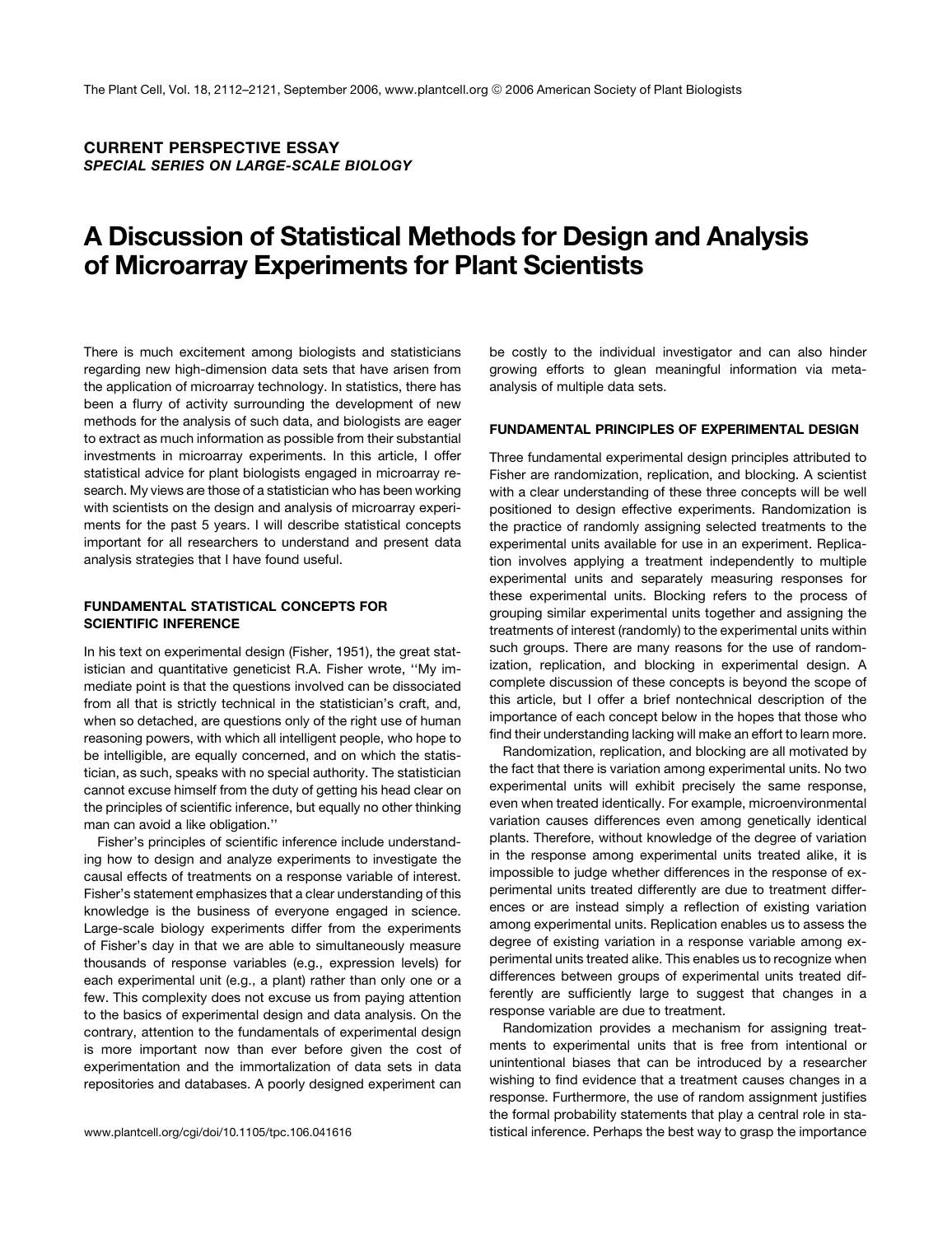of randomization is to understand a method of inference due to Fisher known as a randomization test. Suppose, for example, that two treatments (A and B) are randomly assigned to eight plants, with four plants per treatment. Suppose that a quantitative response of interest is measured for each of the eight plants following treatment and that the resulting data are as in the first line of Table 1. Note that the average response for plants receiving treatment B is 2.0 units greater than the average response for plants receiving treatment A. A researcher might wish to conclude from this difference between averages that treatment B caused an increase in the response of interest relative to treatment A. There is, however, another explanation that must be considered before this conclusion can be drawn. There is clearly variation in the response of interest even among experimental units (plants) treated identically. Perhaps treatments A and B had no effect whatsoever on the response and the responses associated with these eight plants would have been exactly the same regardless of which treatment each received. The difference in averages could be simply a consequence of the random assignment of treatments to the eight experimental units; that is, it is possible that by chance the four plants that ultimately had the lowest four responses happened to be chosen to receive treatment A, while the four with the highest responses happened to be chosen to receive treatment B. Because treatments were randomly assigned to experimental units initially, we can compute the probability of such a coincidence.

Accepting for the moment the assumption that the treatments had no effect on the responses, there are 70 different data sets that could have resulted from our experiment. Each of these data sets corresponds to one of the 70 different ways that the eight experimental units could have been divided into two groups of four for treatments A and B. Nine of the 70 possibilities are presented explicitly in Table 1 along with the difference in treatment averages that would have resulted. The entire distri-

| <b>Table 1.</b> Randomization: Example Data Set |                                                                                                       |                                    |                                       |  |
|-------------------------------------------------|-------------------------------------------------------------------------------------------------------|------------------------------------|---------------------------------------|--|
| Random                                          | Assignment Treatment A                                                                                | Treatment B                        | <b>Difference</b><br>between Averages |  |
| 1<br>2<br>3                                     | 3.4 3.6 3.9 4.3 4.6 5.9 6.0 6.7<br>3.4 3.6 3.9 4.6 4.3 5.9 6.0 6.7<br>3.4 3.6 4.3 4.6 3.9 5.9 6.0 6.7 |                                    | 2.00<br>1.85<br>1.65                  |  |
|                                                 |                                                                                                       |                                    |                                       |  |
| 34<br>35<br>36                                  | 3.4 4.3 4.6 6.7 3.6 3.9 5.9 6.0<br>3.4 3.9 5.9 6.0<br>3.6 4.3 4.6 6.7 3.4 3.9 5.9 6.0                 | 3.6 4.3 4.6 6.7                    | 0.10<br>0.00<br>0.00                  |  |
| 37                                              | 3.6 3.9 5.9 6.0                                                                                       | 3.4 4.3 4.6 6.7                    | $-0.10$                               |  |
| 69<br>70                                        | 4.3 5.9 6.0 6.7<br>4.6 5.9 6.0 6.7                                                                    | 3.4 3.6 3.9 4.6<br>3.4 3.6 3.9 4.3 | $-1.85$<br>$-2.00$                    |  |

#### CURRENT PERSPECTIVE ESSAY



Figure 1. Randomization: Distribution of 70 Possible Differences between Averages for the Example Data in Table 1.

bution of the 70 differences between averages is depicted in Figure 1. From this figure, we can see that most of the random assignments would have resulted in a difference between averages closer to 0 than the difference we observed in the actual experiment. Only two of the 70 random assignments (the first and last in Table 1) provide a difference in averages as far from 0 as the difference we observed. Thus, under the assumption of no treatment effect, the chance was 2/70  $\approx$ 0.0286 of seeing a difference in averages as far from 0 as the difference we observed. Because a difference in averages so far from 0 would be unlikely to occur if there were no treatment effect, we have good reason to believe that the treatments did indeed affect the response.

The quantity 2/70 is an example of a P value. The use of P values for detecting differentially expressed genes is discussed in a subsequent section of this article. For now, note that we were able to compute a P value in this example without making any distributional assumptions about the data. (For example, we did not need to assume the data were normally distributed, as is done when conducting a standard two-sample *t* test.) The key point for computing the P value was that all 70 random assignments were equally likely to have occurred due to our initial random assignment of treatments to the experimental units. Without this random assignment, the argument for a treatment effect breaks down, and in this way, randomization plays a crucial role in establishing that a treatment causes changes in a response. Note that replication was also essential in our argument. Had there been only one experimental unit (plant) for each treatment, any difference between the plants could have been attributed to natural variation between experimental units rather than a treatment effect.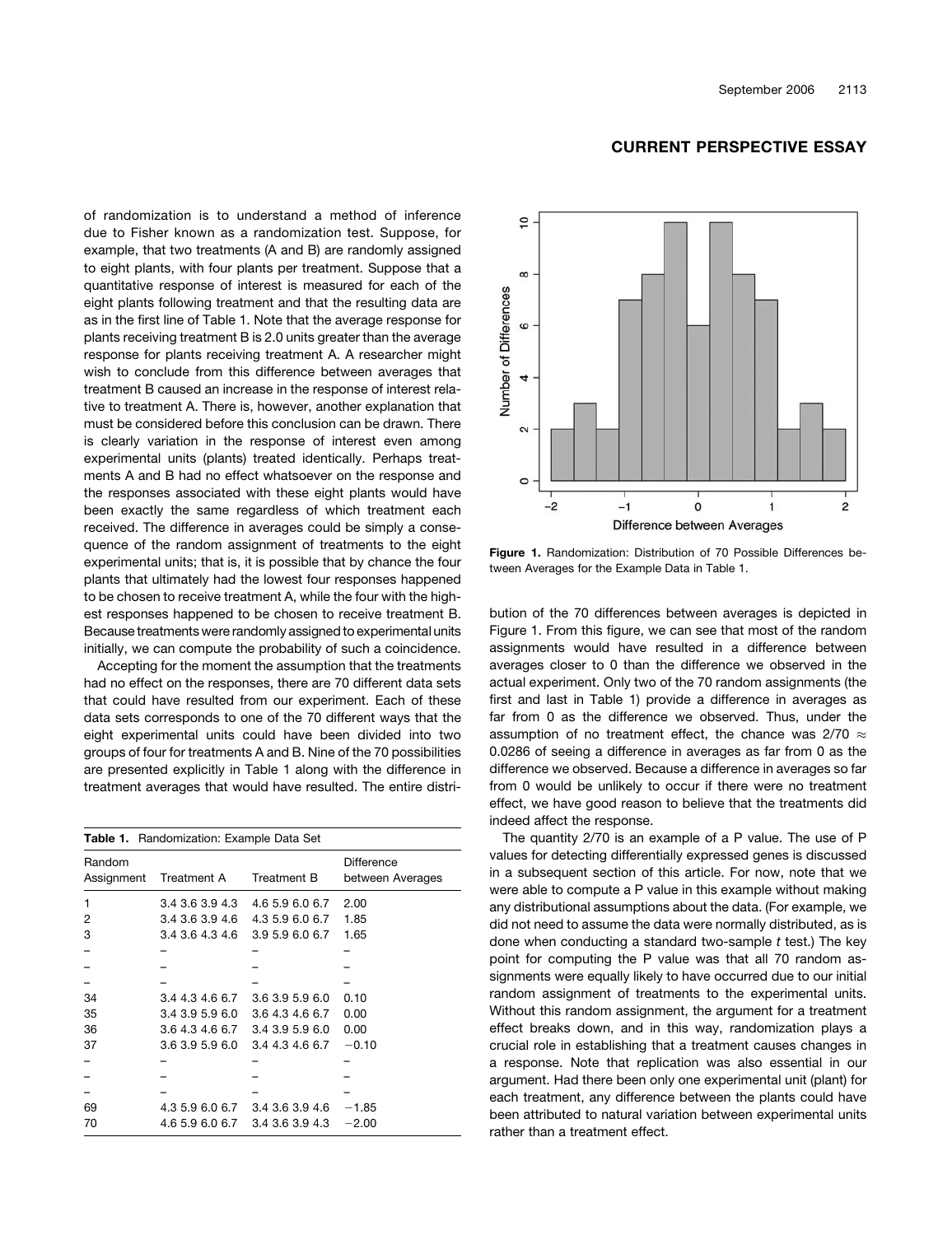Blocking, the third of Fisher's fundamental design principles, is used when it is recognized before the beginning of an experiment that certain groups of experimental units are expected to be more homogenous than experimental units in general. For example, if plants serving as experimental units have been grown on different shelves in a growth chamber, it may be appropriate to consider each group of plants sharing a single shelf as a block. Ideally, all treatments of interest would be randomly assigned to plants in each block. This strategy permits a relatively precise comparison of treatments among experimental units in which microenvironmental variation has been minimized and avoids the possibility of partial or complete confounding between the effects of blocks and the effects of treatments. Such confounding would occur, for example, in the extreme case in which all the plants receiving a particular treatment were on one shelf, while all the plants receiving another treatment were on a different shelf. In this case, there would be no way to distinguish differences in the response caused by the treatments from differences due to shelf effects. Blocking can also be used effectively when the workload associated with treating and measuring experimental units requires that the experiment be divided over multiple time periods as is often the case in microarray experimentation. The experimental units processed during any single time period (e.g., a day) can form a block in which all treatments of interest will be assessed (in a random order). Replication can then by achieved by repeating the process over multiple time periods with a newly randomized processing order for each time period.

Blocking, randomization, and replication are the fundamental components of experimental design. These concepts can be applied in a variety of ways to create designs ranging from very simple to extremely complex. All researchers engaged in experimentation should have a solid understanding of these principles before wrestling with specific issues that arise when designing microarray experiments. Such issues have been discussed by several authors, including Kerr and Churchill (2001a, 2001b), Churchill (2002), Yang and Speed (2002), Dobbin et al. (2003), Kendziorski et al. (2003b, 2005), Kerr (2003), Glonek and Solomon (2004), and Altman (2005), among many others. While it is important to learn the special issues that arise when designing microarray experiments, such knowledge is no substitute for knowing the basics of experimental design.

Allison et al. (2006) provide a recent summary of some key points that have emerged from the microarray-specific experimental design literature. One point involving replication is worth repeating here. Two types of replication, biological and technical, are often discussed in the context of microarray experimental design. Technical replication involves measuring a given experimental unit multiple times. Biological replication is the replication referred to in my remarks above in which multiple independent experimental units (for example, plants or separate pools of plants) are measured individually for each treatment. Biological replication is essential for attributing observed changes in expression to the effects of treatment. Technical

replication is not. For a given number of microarray slides or chips, power for detecting a treatment effect will be maximized by measuring each experimental unit only once. For a fixed number of experimental units, power for detecting differences can be improved to some extent by measuring experimental units multiple times because an average of many measurements is less variable than a single measurement. However, the power for detecting differential expression will always be limited by the number of biological replications regardless of how many measurements are obtained for each experimental unit. Technical replication is useful for separating variability associated with the measurement process from biological variation across experimental units, but it is not necessary to separately estimate the variation from these sources when the primary goal is to determine whether a treatment causes a change in expression. Thus, when the cost of microarray slides or chips is the limiting factor governing the size of an experiment, measuring each experimental unit only once is recommended to maximize biological replication and, thus, power to detect expression differences. Dobbin et al. (2003) provide formal statistical arguments to support these claims in the context of two-treatment two-color microarray experiments. Straightforward statistical arguments can be used to extend these ideas to more complex experimental designs and single-channel platforms.

#### MIXED LINEAR MODEL ANALYSIS OF MICROARRAY EXPERIMENTS

Many methods have been proposed for the analysis of microarray experiments. I make no attempt to provide a comprehensive review here. Instead, I will simply describe a general analysis strategy that I have found effective in a wide variety of circumstances. To clarify important concepts, it will be helpful to have in mind a hypothetical example experiment described as follows. Suppose researchers are interested in studying the effect of soil moisture and a viral infection on gene expression. Three soil moisture levels (low, medium, and high) are randomly assigned to 15 individually potted plants, such that five plants are treated with each moisture level. Suppose that two leaves of comparable developmental stage are identified for each plant. One of the leaves on each plant is randomly selected for infection with a plant virus. The other leaf receives the same treatment (i.e., infiltration, injection, or topical application) without the virus to serve as an uninfected control. Suppose that after the soil moisture and viral treatments have been applied for a relevant length of time, sufficient RNA can be extracted from each leaf to obtain a measure of expression for a gene of interest or perhaps for thousands of genes using microarray technology.

For a given gene, many potentially interesting questions can be posed. For example, does varying moisture level affect the expression level of the gene either in infected leaves or in uninfected control leaves? Are any changes due to varying moisture level the same in infected and in uninfected control leaves? Do expression levels differ between infected and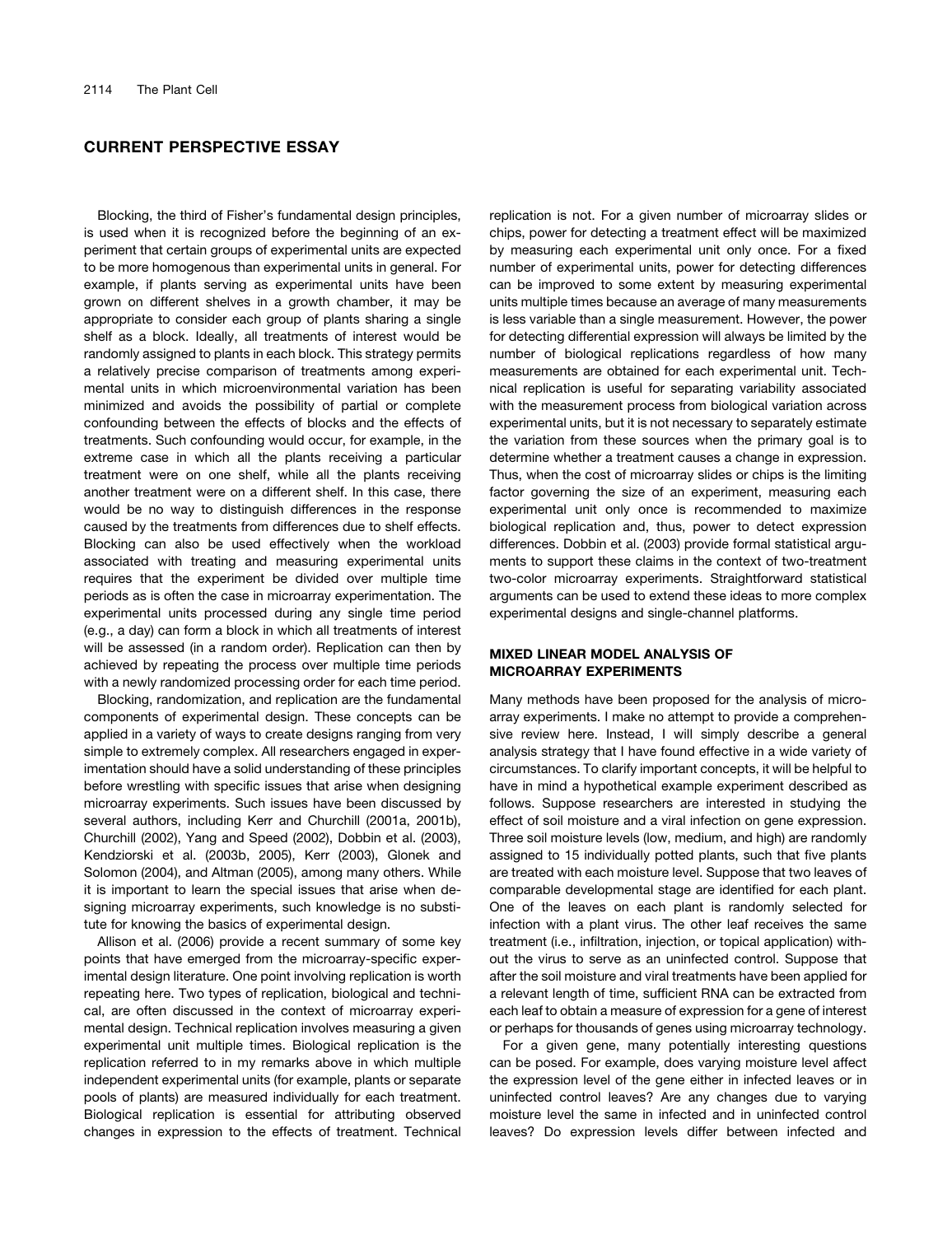### uninfected leaves at low, medium, or high moisture levels? Are any differences that may exist between infected and uninfected leaves the same for each soil moisture level? For each gene, measures of expression in 30 leaves are available. How can such data be used to address these questions?

Generally speaking, data analysis should be matched with experimental design. The use of linear or mixed-effects linear modeling strategies provides a general framework for data analysis that naturally incorporates experimental design. For the simplest of experiments (for example, a completely randomized design with two treatments), a linear model analysis of normalized log-scale expression measures for a single gene would amount to the two-sample *t* test that students are taught in an introductory undergraduate statistics course. More complex experiments, like the one described above, may use approximate *t* tests or *F*-tests as part of a mixed-effects linear model analysis conducted separately for each gene. Mixed-effects linear models (also known as mixed linear models) are ''mixed'' in that they include both fixed and random effects. The fixed effects specify the mean of the response variable as a function of treatment conditions of interest. The random effects specify the correlation structure among observations of the response variable that might arise due to the structure of the experimental design. Typically, the scientific questions of interest are addressed by testing hypotheses regarding the fixed-effects parameters. The correlation structure specified by the random effects is taken into account when judging the statistical significance of an observed test statistic.

To illustrate these concepts, consider a mixed linear model for a single gene from our example experiment. There are six treatment conditions specified by the six combinations of soil moisture level ( $L = low$ , M = medium, and H = high) and virus exposure ( $I =$  infected and  $U =$  uninfected). Denote these six treatments as follows:  $1 = LI$ ,  $2 = MI$ ,  $3 = HI$ ,  $4 = LU$ ,  $5 = MU$ , and  $6 = HU$ . Associated with these six treatments are six underlying mean (log-scale) expression levels denoted  $\mu_1$ ,  $\mu_2$ ,  $\mu_3$ ,  $\mu_4$ ,  $\mu_5$ , and  $\mu_6$ . Scientific questions of interest can be addressed by answering questions about these means. For example, a test of  $\mu_1 = \mu_2 = \mu_3$  addresses whether varying moisture level affected the expression level of the gene in infected leaves; a test of  $\mu_1 = \mu_4$  addresses whether expression levels in infected and uninfected leaves differed in plants with low soil moisture; and a test of  $\mu_1 - \mu_4 = \mu_2 - \mu_5 = \mu_3 - \mu_6$ addresses whether expression level differences between infected and uninfected leaves were the same for each soil moisture level. Although the means are unknown, they can be estimated from the data simply by averaging the five log-scale expression measurements obtained from the five leaves associated with each combination of soil moisture level and virus exposure. Let  $a_1$ ,  $a_2$ ,  $a_3$ ,  $a_4$ ,  $a_5$ , and  $a_6$  denote these averages.

To determine, for example, whether  $\mu_1 = \mu_4$  seems plausible based on our observed data, we would examine  $a_1 - a_4$  as an estimator of  $\mu_1 - \mu_4$ . Due to natural variation among leaves, microarray chips, hybridization conditions, etc.,  $a_1 - a_4$  will not

# CURRENT PERSPECTIVE ESSAY

equal  $\mu_1 - \mu_4$ . We can use variation in the observed data to estimate the variation of  $a_1 - a_4$  as an estimator of  $\mu_1 - \mu_4$ . The estimator  $a_1 - a_4$  divided by the square root of its estimated variation (standard error) serves as a test statistic for testing whether  $\mu_1 - \mu_4 = 0$ . Values close to 0 suggest that  $\mu_1 = \mu_4$  is plausible, while values far from 0 provide evidence that  $\mu_1$  and  $\mu_4$  differ. Results of tests are typically summarized by P values that are discussed at length in the next section. Note that even large values of  $a_1 - a_4$  may not provide evidence that  $\mu_1$  and  $\mu_4$  differ if the standard error of  $a_1 - a_4$  is large. When the data suggest great uncertainty in our estimates, even large differences do not provide compelling evidence of a treatment effect, and for this reason, point estimates alone (e.g., expression fold changes) are not effective for identifying differential expression.

To properly estimate the variation in our estimators from the observed data, we must recognize that all 30 observations are not independent of one another. The 30 leaves were obtained by sampling two leaves from each of 15 plants, and this should be accounted for in our model for the data. One way for our model to capture this structure in our data is to include a random effect for each plant. The observations from the two leaves on a single plant will share that plant's random effect. This will account for the natural variation in expression from plant to plant that is unrelated to soil moisture and virus exposure. The observations from the two leaves on a single plant will be positively correlated because of their shared random effect. This positive correlation implies that when the measure of expression in one leaf is above (below) the average for its treatment condition, the other leaf is more likely than not to be above (below) the average expression for its treatment group. This is consistent with the idea that some plants will tend to have higher (lower) levels of expression than others aside from the effects of treatment. We model the plant effects in this experiment as random effects because we are not interested specifically in the 15 plants used in this experiment but are rather interested in making inferences to a larger population of plants from which the 15 at hand can be considered to be like a random sample. We consider the effects associated with soil moisture level and virus exposure to be fixed rather than random because our attention is fixed on these particular treatment combinations whose effects are not assumed to be like a random sample from a larger population of effects.

Linear and mixed-effects linear models have a long history of use in science dating back to Fisher's well known analysis of variance (ANOVA). The opening chapter of McCulloch and Searle (2001) provides a more thorough introduction to the topic than I have been able to provide here. Kerr et al. (2000) were among the first to recommend the use of linear model analysis for microarray data; Wolfinger et al. (2001) recommended the use of mixed linear models shortly thereafter. There are many different analysis strategies that could correctly be described as linear or mixed linear model approaches. For example, current use of linear models in microarray analysis often differs from the original proposal of Kerr et al. (2000) in that a separate analysis is conducted for each gene rather than attempting to fit one large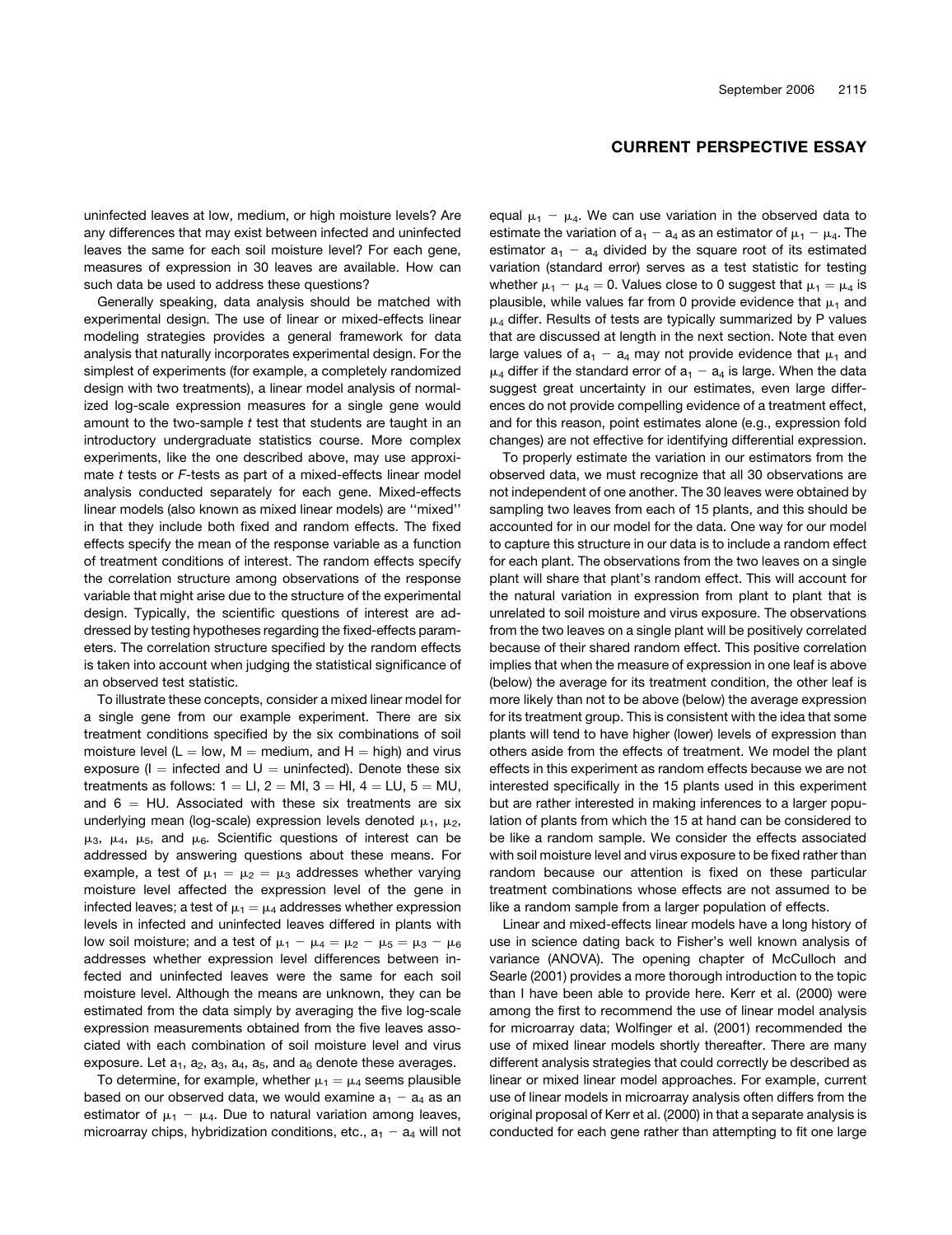linear model to all genes simultaneously. Different genes tend to exhibit different levels of variation in expression, and this heterogeneity is difficult to address with one large linear model for all genes. Baldi and Long (2001), Wright and Simon (2003), Smyth (2004), and Cui et al. (2005) offer linear model approaches that can be viewed as compromises between global and genespecific modeling of expression variability. These methods take advantage of data from a large number of genes to outperform individual gene analyses in simulations, particularly when withingene samples sizes are low.

### USING P VALUES TO IDENTIFY DIFFERENTIALLY EXPRESSED GENES

Regardless of the details behind linear or mixed linear model analysis strategies, a P value for a test of interest is typically obtained for each of thousands of genes. In the simplest case, each P value might correspond to a test whose null hypothesis claims that a particular gene is not differentially expressed across two or more conditions. The P value from a single test is often misunderstood to be the probability that the null hypothesis is true. Though such a probability would be quite useful in decision making, it is not the correct interpretation of a P value. The P value is the probability, computed under the assumption that the null hypothesis is true, of obtaining a data set that provides as much or more evidence of differential expression than the data observed in the experiment at hand. Thus, the P value makes a statement about the probability of data under an assumption about the true state of nature rather than a probability statement about the true state of nature, given the observed data.

Many researchers errantly believe that if a gene is not differentially expressed, it will tend to have a large P value when tested for differential expression. In fact, when a true null hypothesis is tested using an appropriate continuous test statistic, the P value for the test will be uniformly distributed on the interval 0 to 1. This means that the P value is equally likely to fall anywhere between 0 and 1, and a small P value is just as likely to occur as a large one. Conversely, if a gene is differentially expressed, a P value for the test of its differential expression is more likely to be small than large, though large P values are still quite possible. This situation is illustrated in Figure 2, which shows the P value distribution for a two-sample *t* test for various states of nature. Considered are three different levels of fold change: a fold change of 1, indicating no differential expression, a fold change of 1.5, indicating a 50% increase in expression level, and a fold change of 2, indicating a doubling of expression level. The variance of expression on the log scale has been fixed at 1, and two treatment groups with five experimental units in each group have been assumed. The area under a curve in any subinterval between 0 and 1 represents the probability that the P value will fall in that subinterval under the specified conditions. As the degree of differential expression increases, smaller P values become more likely, but it is important to understand that the full range of P values is



Figure 2. Example of P Value Distributions for the Two-Sample *t* Test.

possible in all three situations. As the number of experimental units per treatment group is increased, the curves for fold changes of 1.5 and 2.0 will shift probability from the high P values to low P values; however, the P value distribution for a fold change of 1.0 will always remain uniform. It is valuable to keep these facts in mind when interpreting thousands of P values that result from the analysis of a microarray experiment.

Figure 3 shows a histogram of 10,000 P values computed from *t* tests on data simulated to mimic a simple microarray experiment. Note that the P value distribution appears to be a mixture of uniformly distributed P values and P values that tend to be smaller than uniform, indicating a mixture of nondifferentially and differentially expressed genes. There are many statistical tools that can be used to identify differentially expressed genes from such a P value distribution. I will demonstrate one approach by applying it to the simulated P values in Figure 3. Because the P values were simulated, we know the truth about differential expression for each gene and thus will be able to evaluate the performance of the method for this example.

Benjamini and Hochberg (1995) introduced the concept of false discovery rate (FDR) for inference from multiple P values. Storey and Tibshirani (2003) presented a method for identifying differentially expressed genes that provides approximate control of the FDR. To understand the meaning of the FDR associated with a method for identifying differentially expressed genes, it is useful to imagine a scientist who conducts an infinite number of microarray experiments. For each experiment, the scientist uses a certain method for producing a list of genes declared to be differentially expressed. Each list may contain some false positive results, that is, genes that are not truly differentially expressed but nonetheless were declared to be differentially expressed. Consider, for each list, the fraction of false positive results given by the number of false positive results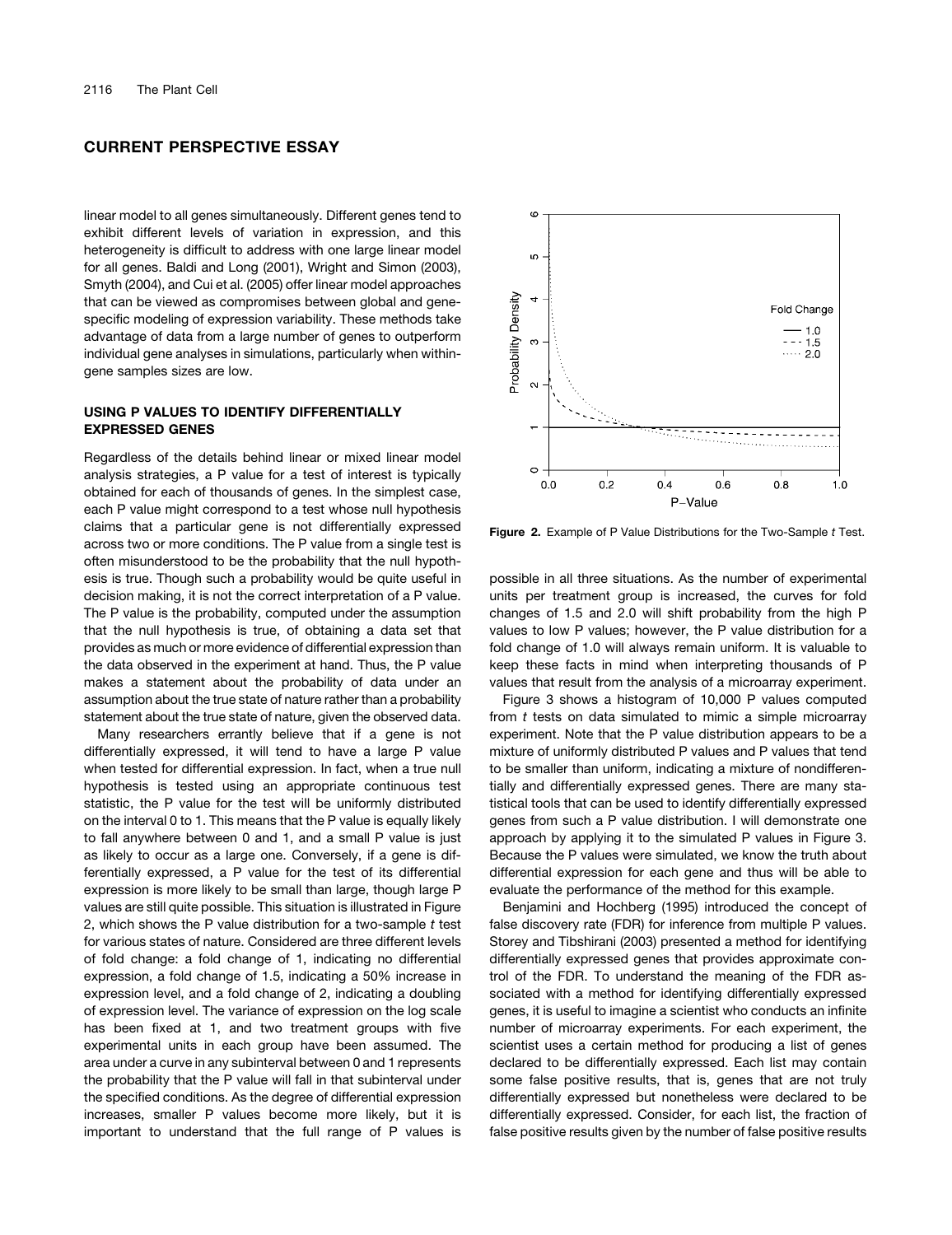

expressed and placed on a list, we would expect  $\sim$ 1% of all nondifferentially expressed genes to appear on the list. Because 1% is a proportion of all nondifferentially expressed genes rather than a proportion of genes on the list, using the P values directly is less practical than using the *q*-values. For example, a list of 100 genes with P values  $<$  0.01 may or may not be useful depending on the total number of nondifferentially expressed genes in the experiment. If only 1000 genes are nondifferentially expressed, then the list of 100 genes with P values  $<$  0.01 would be expected to contain  $\sim$  0.01  $\times$  1000 = 10 false positives and would thus be potentially useful. However, the list would be expected to consist almost entirely of false positives in an experiment in which 10,000 genes were nondifferentially expressed (0.01  $\times$  10,000 = 100). Thus, the utility of a list generated from a P value threshold for significance cannot be properly assessed without additional information and calculation; by contrast, the interpretation of a list generated from a *q*-value threshold for significance is relatively straightforward.

When the P values in Figure 3 are converted to *q*-values using the method of Storey and Tibshirani (2003), FDR control at 5, 10, 15, and 20% yields lists of 3, 23, 51, and 156 genes, respectively. Because the data were simulated, we are able to compute the actual false positive fractions for each of these gene lists as  $0/3 = 0\%$ ,  $3/23 \approx 13\%$ ,  $6/51 \approx 12\%$ , and  $26/156 \approx$ 17%, respectively. Note that the actual false positive fractions were no larger than the nominal FDR levels for the 5, 15, and 20% lists, although, as discussed above, the method does not guarantee this type of control. The observed false positive fraction of  $~13\%$  for the 10% FDR list illustrates that FDR control does not guarantee control of the false positive fraction in any particular experiment; rather, it aims to control the average of such fractions over repeated experimentation.

A researcher could choose any of the four gene lists for followup research. The 5% FDR list is perfect in the sense that it contains no false positive results, but it identified only three differentially expressed genes. At the other extreme, the 20% FDR gene list identified 156 genes of which 26 were false positives. The greater level of discovery may be worth the higher error rate depending upon the purpose of the experiment and the way in which the gene list will be used in follow-up research. There is no one FDR level that is appropriate for all experiments. FDR control at 5% might yield a list of thousands of genes in a different experiment. Thus, FDR levels lower than 5% might sometimes be desired to keep the number of identified genes at a manageable level.

Like most methods in statistics, FDR focuses on the control of type 1 errors, which, in this case, are errors in declaring genes to be differentially expressed when in fact they are not. Type 2 errors involve failing to identify a differentially expressed gene as such. When the number of replications in a microarray experiment is low and many genes have only small changes in expression, the number of type 2 errors may be quite large. For the simulated data of Figure 3, 1500 genes were simulated to be differentially expressed. Thus, even when controlling the FDR at



8

800

Figure 3. Histogram of 10,000 P Values from a Simulated Data Set.

on the list divided by the number of genes on the list, defining the fraction to be zero for a list that contains no genes at all (that is, a list for an experiment where no differences in expression were declared). The average of these fractions is the FDR for the method used to make the gene lists. Thus, a method that controls the FDR at 5%, for example, provides an average false positive fraction of 5% in the long run. The false positive fractions will vary from list to list. A method that controls the FDR at 5% does not guarantee that the false positive fraction will be no larger than 5% for a given experiment; instead, the 5% figure makes a statement about the average performance of the method in the long run.

Storey and Tibshirani (2003) convert the P values from a given experiment to *q*-values. The *q*-values are convenient for producing a gene list for any desired FDR. For example, if a researcher wishes to control FDR at 5%, he or she may declare all genes with  $q$ -values  $<$  0.05 to be differentially expressed. Some of these declarations of differential expression are likely to be in error, but the *q*-values are designed so that this strategy for producing a gene list will approximately control FDR at 5%.

As described by Storey and Tibshirani (2003), each *q*-value is a nontrivial function of all P values observed in the experiment. By construction, the *q*-values have the same order as the P values. Thus, a gene list consisting of genes with the smallest *q*-values will always include the genes with the smallest P values. Despite this connection between P values and *q*-values, the *q*-values are more directly useful than P values when conducting many tests because the *q*-values are easy to interpret in terms of FDR as described above. In contrast with *q*-values, P values are naturally interpreted in terms of the expected proportion of all nondifferentially expressed genes that are errantly declared to be differentially expressed. For example, if all genes with P values  $< 0.01$  are declared to be differentially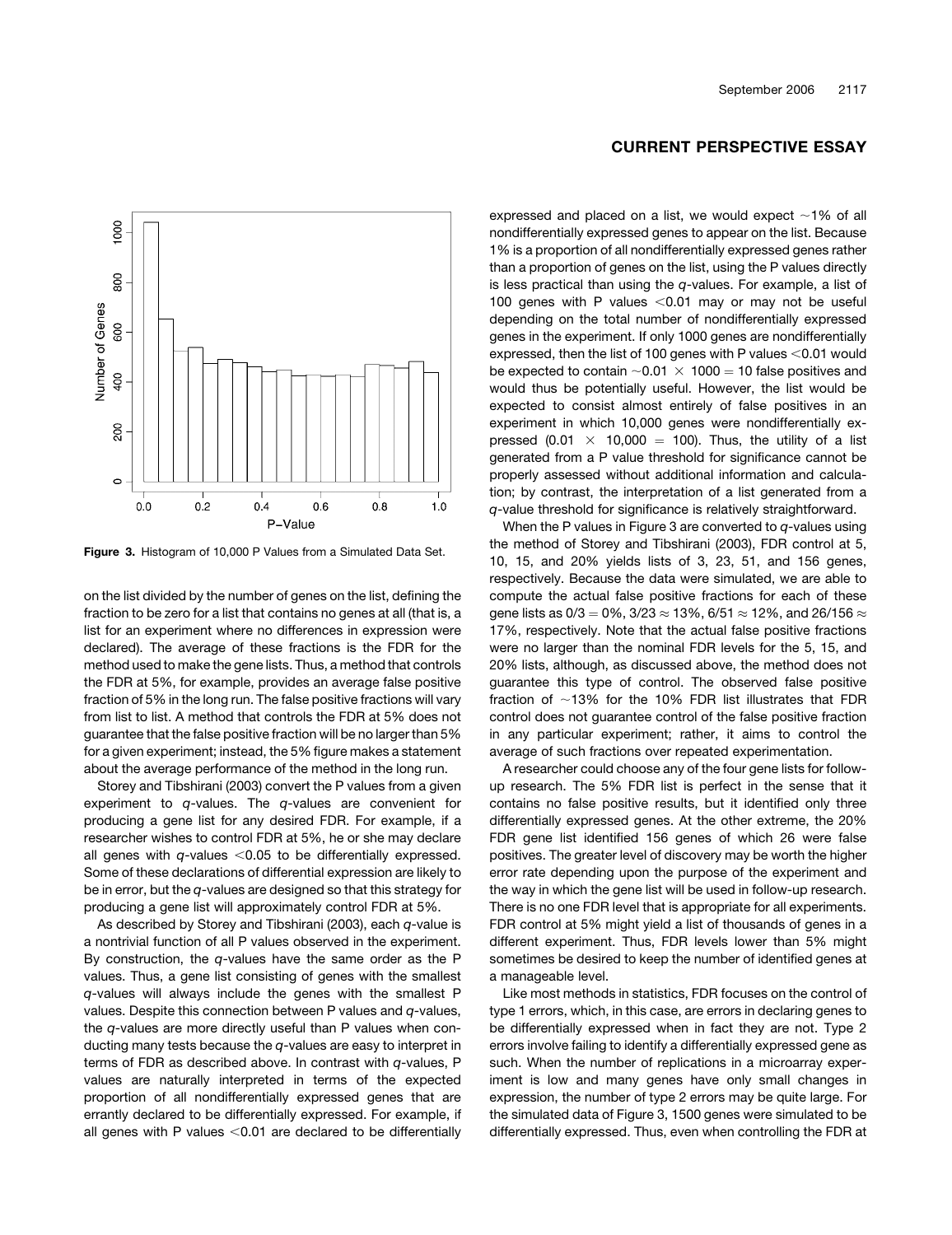20%, only a small fraction of the truly differentially expressed genes were detected. It is not possible to construct a gene list based on P values (or *q*-values) that captures all the differentially expressed genes without also including many nondifferentially expressed genes. It is easy to see why this is so by reexamining Figure 2. Many nondifferentially expressed genes will have small P values when thousands of genes are not differentially expressed. Also, some differentially expressed genes may have relatively large P values. Thus, the mixing of P values between nondifferentially and differentially expressed genes is inevitable. The degree of mixing can be reduced by increasing the number of replications used in an experiment because, as mentioned previously, the P value distributions for differentially expressed genes shift toward small P values as the number of replications increases.

The high number of type 2 errors in the simulated example data set is most likely not atypical for current microarray experiments. A high number of type 2 errors does not mean that such gene lists are not useful, but it is important for researchers to understand that the true number of differentially expressed genes will often be much larger than the number of genes that can be declared to be differentially expressed when controlling FDR or other error measures. There are methods for estimating the number of differentially expressed genes that could be used to approximate the extent of type 2 error for a given gene list. For example, the method of Langaas et al. (2005) estimates the number of differentially expressed genes to be 1110 for the P values in Figure 3. Although this is an underestimate of the actual 1500 differentially expressed genes, it correctly indicates that even the 20% FDR list of 156 genes will result in several hundred type 2 errors.

### TESTING FOR INTERACTION

Researchers often wish to compare or contrast multiple gene lists to find genes of interest. For example, consider an experiment in which plants of two genotypes (e.g., wild type and mutant) are exposed to nonstress and stress conditions. Researchers may be interested in finding genes that change expression in response to stress in one genotype but not the other. It is natural to produce a list of differentially expressed genes for each genotype and to search for genes that appear on one list but not the other. Venn diagrams are often used to display the results of such an analysis. One major problem with this approach is that, as illustrated in the previous section, each gene list may contain only a fraction of the truly differentially expressed genes. The absence of a gene on one list should not be taken to mean that the gene does not change expression in response to stress in that particular genotype. It simply means that there was not sufficient evidence to declare the gene differentially expressed when trying to control FDR or a similar error measure.

As an alternative to comparing gene lists, a test for interaction can be used to directly search for genes whose expression change in one genotype differs from its expression change in the other. Interaction can occur in experiments with multiple factors, where each factor has multiple levels. A treatment is defined by a combination of one level from each factor. In the example experiment of this section, there are two factors (genotype and stress), each with two levels (wild type versus mutant for the genotype factor and absent versus present for the stress factor). Thus, we have four treatments:  $1 =$  wild type, stress absent;  $2 =$ wild type, stress present;  $3 =$  mutant, stress absent; and  $4 =$ mutant, stress present. If we let  $\mu_i$  denote the mean log-scale expression level for a given gene under the i<sup>th</sup> treatment, the null hypothesis for the interaction test is H<sub>0</sub>:  $\mu_1 - \mu_2 = \mu_3 - \mu_4$ . If this null hypothesis is true, the effect of stress on the gene's expression is the same within both genotypes. If the null hypothesis is false, the effect of stress differs for the wild type and mutant plants. Genes that exhibit significant interaction are perhaps of greatest scientific interest if the goal is to understand how the mutation affects the plant's ability to cope with stress at the molecular level.

In experiments involving time as a factor and another generic factor, say condition, testing for time-by-condition interaction can be used to identify genes whose expression difference across conditions at an initial time point differs from the difference across conditions at a later time point. Thus, the test for interaction can identify many genes of interest, including those that do not differ across conditions initially but develop differences across conditions as time unfolds.

In general, interaction is present when the effects of one factor on the response vary across levels of a second factor. Interaction is often the most interesting type of differential expression in multifactor experiments. Linear modeling provides a natural framework for producing P values for tests of interaction that can be used to find genes of greatest interest. This approach is likely to be more meaningful than comparing gene lists that result from separate analyses.

#### EXAMPLES FROM THE LITERATURE

In this section, I describe a few articles from the plant microarray literature that make use of valid statistical tools for microarray data analysis. This section is, of course, not meant to contain an exhaustive accounting of such articles. Also, although it might be argued that none of the studies is perfect in every detail, I withhold all minor criticisms and instead focus on positive aspects of these examples with the intent of helping readers better appreciate the value of statistical methods in plant microarray research.

Vuylsteke et al. (2005) conducted mixed linear model analyses of expression variation across seven *Arabidopsis* genotypes consisting of three inbred lines and a subset of possible reciprocal crosses among these inbreds. They measured expression using two-color cDNA microarrays and a loop design with two biological replications for each of the seven genotypes. The loop design was arranged so that each sample was measured an equal number of times with each dye and so that genotype pairs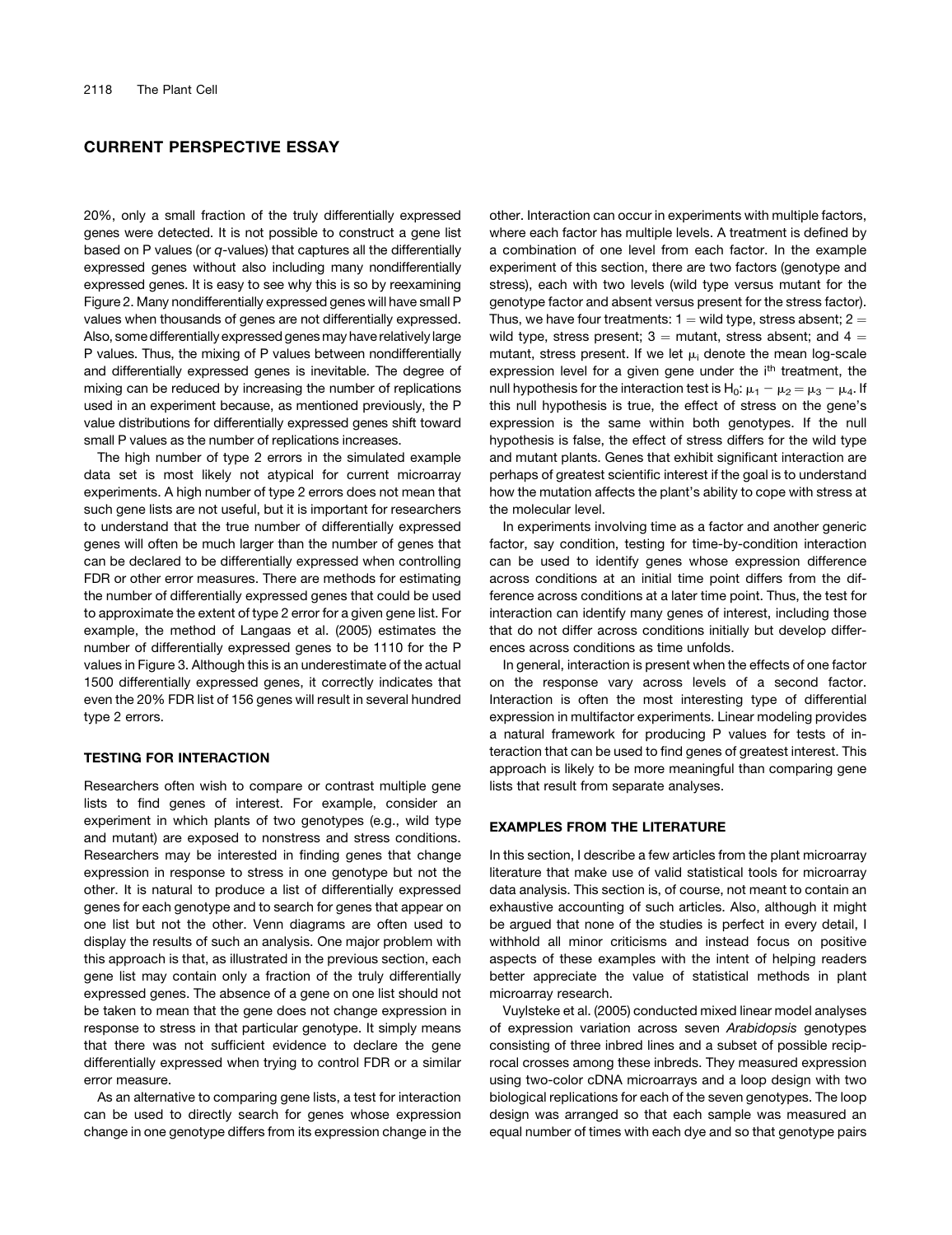representing comparisons of greatest interest were hybridized together on individual slides. Their analyses illustrate the flexibility of mixed linear modeling for directly addressing a variety of scientific questions of interest using multiple contrasts of estimated means. For example, they use contrasts of estimated means (1) to identify genes whose expression differs between any pair of inbreds, (2) to identify genes whose expression differs between reciprocal crosses of a given pair of inbred lines, and (3) to identify genes whose expression in a hybrid differs from the average expression of the two parental lines. The authors used *q*-values associated with the contrasts to identify differentially expressed genes and displayed results using volcano plots in their Figure 2. Volcano plots have been used by many authors to illustrate the relationship between estimated fold change and measures of statistical significance, such as P values or *q*-values.

Vanneste et al. (2005) used two-factor ANOVA and an interesting clustering approach to identify 913 *Arabidopsis* genes as candidates for encoding regulatory proteins required for lateral root initiation. The ATH1 Affymetrix array was used to measure expression in root segments from the wild type and the dominant auxin signaling mutant *solitary root1* (*slr1*) at three time points during the early events of lateral root initiation. Two biological replications were used for each combination of genotype and time point. Gene-specific two-factor ANOVA identified 3110 genes with a significant (P value  $<$  0.001) genotype main effect, time main effect, or genotype-by-time interaction. The P values were converted to *q*-values to ensure that the 0.001 P value threshold for significance would correspond to a low FDR  $(q$ -value  $<$  0.05). The 3110 identified genes yielded 6220 estimated expression patterns across the three time points by estimating separate patterns in the wild-type and *slr1* genotypes for each gene. These 6220 patterns were separated into 14 clusters, and the cluster memberships of the two patterns associated with each gene were noted. Genes whose wild type cluster suggested a greater induction over time than that suggested by the cluster of the mutant pattern were identified as lateral root initiation (LRI) genes. Most of these LRI genes (815 out of 913) exhibited significant interaction between genotype and time  $(q$ -value  $<$  0.10), which provides formal evidence that most of the LRI genes exhibited patterns of expression during the early stages of LRI that differed significantly between wild-type and *slr1* plants. Subsequent analysis of the functional annotations of the LRI genes led to a variety of biological insights, including the presentation of a model of the auxin-dependent regulatory network influencing LRI (Vanneste et al., 2005).

DeCook et al. (2006) used measures of gene expression and molecular marker genotypes to identify expression quantitative trait loci (eQTL) during the process of shoot formation in *Arabidopsis*. These eQTL are genomic locations associated with the expression of one or more genes. For each of 30 recombinant inbred lines, root explants from several hundred seedlings were treated with a shoot induction medium and pooled for RNA extraction and hybridization to an Affymetrix GeneChip. Expression levels of >20,000 genes were tested for association with each of 288 molecular markers spaced evenly throughout the genome. These tests for association yielded  $\sim$ 6 million P values. A permutation-based approach was used to approximate the FDR for various significance thresholds. Several thousand significant associations between marker loci and gene expression levels were identified. Discovering such relationships is a first step toward understanding the molecular genetic mechanisms underlying quantitative variation in shoot formation. Two loci previously identified by Lall et al. (2004) as shoot development QTL were shown by DeCook et al. (2006) to be associated with the expression of many genes. Studying the functions of such genes can provide insight into the mechanisms by which these QTL influence shoot formation.

Caldo et al. (2004) presented mixed linear model analyses aimed at identifying barley (*Hordeum vulgare*) genes involved in distinguishing compatible from incompatible plant–pathogen interactions. The Affymetrix Barley1 GeneChip was used to measure expression in three near-isogenic barley lines at six time points following exposure to two isolates of *Blumeria graminis* f sp *hordei*, the fungal pathogen that causes powdery mildew disease in compatible interactions. Three independent biological replications, each consisting of a pool of 15 2-weekold seedlings, were separately measured for all 36 combinations of barley genotype, fungal isolate, and time following inoculation. A mixed linear model analysis was conducted separately for the 108 data points obtained for each gene. A contrast of estimated means was used as part of each mixed linear model analysis to identify genes whose average pattern of expression following fungal inoculation differed between compatible and incompatible interactions. FDR considerations led to the identification of 22 genes whose expression patterns in compatible interactions were suppressed relative to the expression patterns in incompatible interactions in the latter half of the profiled time course. This period of suppression coincided with the establishment of membrane-to-membrane contact between fungal haustoria and host epidermal cells. The discovery is consistent with the hypothesis that host-specific resistance evolved from the recognition and prevention of the pathogen's suppression of plant basal defense. This work provides an example where many of the concepts discussed in this essay (blocking, randomization, replication, mixed linear model analysis, tests for interaction, and FDR estimation) were used to obtain unique biological insights that may have been difficult to uncover using other approaches.

#### CONCLUDING REMARKS

I have described some statistical methods that I have found useful for microarray experimental design and data analysis. There are many other statistical approaches that have merit for addressing many of the same problems that I have discussed. Nonparametric resampling based approaches (e.g., significance analysis of microarrays proposed by Tusher et al. [2001]) and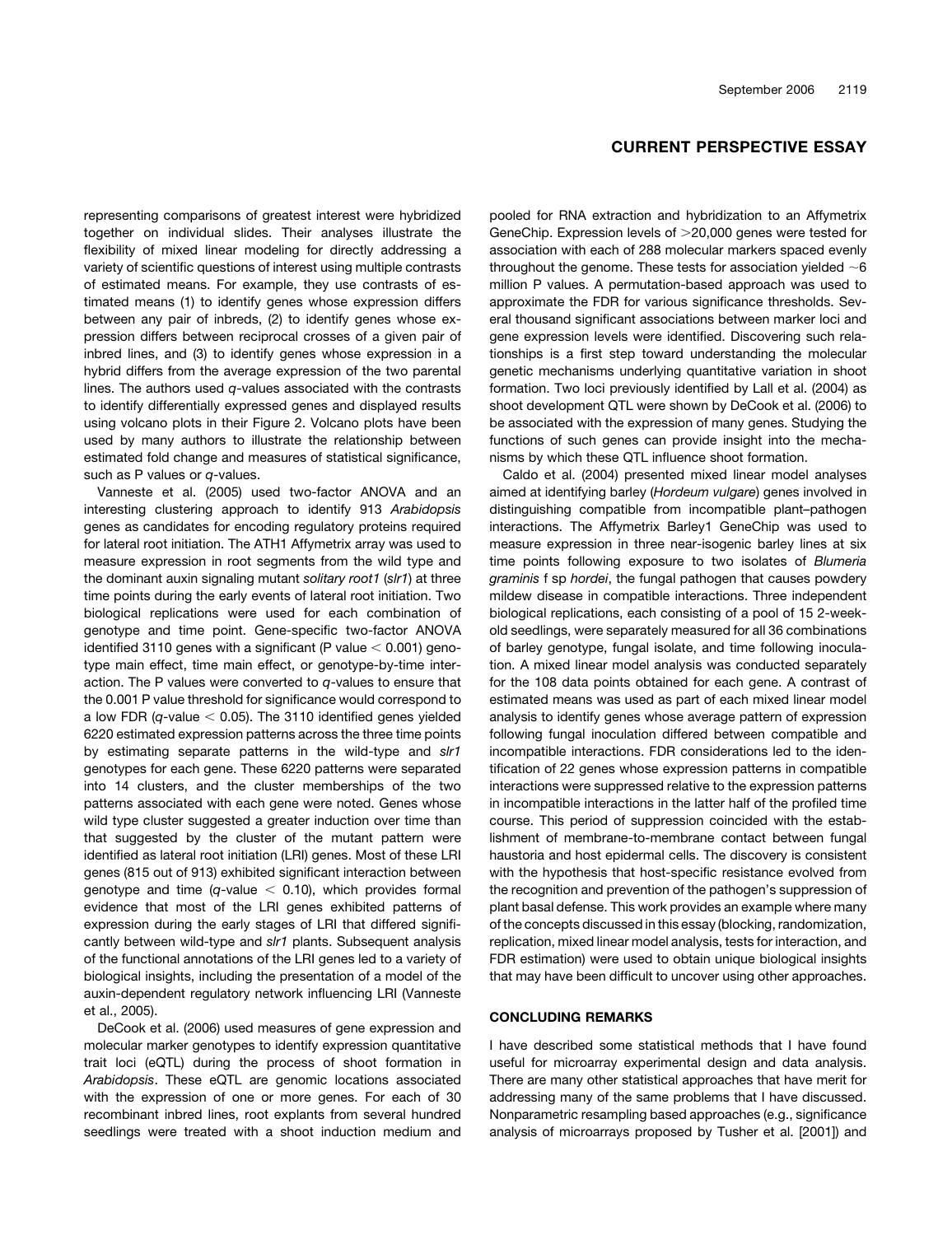Bayesian or empirical Bayesian approaches (e.g., Kendziorski et al., 2003a) can be effective when experimental design, data structure, and questions of interest facilitate their use. Linear and mixed linear model approaches currently have advantages over these and other existing methods whenever tests for interaction are of primary interest or when experimental design complexity suggests the need for multiple random effects to account for multiple sources of variation.

The P values computed from linear or mixed linear model analyses depend on assumptions of normality and within-gene constant variance that are never precisely satisfied in practice. The famous statistician George E.P. Box is credited with the quote, ''All models are wrong. Some models are useful.'' My experience suggests that linear and mixed linear models are useful for the analysis of microarray data, though better methods for checking model assumptions and evaluating the impact of departures from these assumptions are needed. Many such tools are available for the analysis of individual data sets, but most of the standard methods do not extend effectively to the simultaneous analysis of thousands of dependent genes. This issue is not unique to linear and mixed linear model approaches, as all methods for microarray data analysis are based on some assumptions about the data. More statistical research in this area is warranted.

This essay has focused on gene-specific analyses of microarray data, but there are many other aspects of microarray data analysis worthy of discussion. For example, clustering of genes or samples based on expression profiles is routinely used in conjunction with gene-specific analysis to visualize, organize, and interpret results from a broader perspective. In addition, there are now several methods for identifying sets of functionally related genes that have jointly undergone significant changes in expression (see, for example, Barry et al., 2005; Subramanian et al., 2005; and the discussion of related approaches in Allison et al., 2006). This recent work provides an example of how available biological information on gene function can be incorporated formally in statistical analysis to achieve greater insights than would be otherwise possible.

The main point of my article is to encourage greater attention to statistical thinking in plant microarray work rather than to dictate specifically how microarray experiments should be designed and analyzed. One hallmark of a statistical approach is a clear recognition of uncertainty. Statistical methods provide not only an answer (e.g., a list of differentially expressed genes) but also an assessment of the uncertainty associated with that answer (e.g., an estimated FDR). While it can be challenging to deal with that uncertainty, its recognition plays an important role in scientific endeavors. Much of my essay has focused on elementary concepts in statistics that many readers will undoubtedly know well. However, my own interactions with scientists and aspiring scientists and my reading of the microarray literature suggest that a greater attention to fundamental statistical concepts is warranted. Some researchers seem to regard the statistical aspects of research as a necessary evil that

perhaps can be alleviated by a good software package. From my perspective, statistical issues are very much at the heart of science, and I hope that statistical thinking will play a more prominent role in the data-rich science of modern plant biology.

#### ACKNOWLEDGMENTS

I thank the many plant scientists whom I have had the pleasure to work with over the past several years. I also thank several anonymous reviewers for their comments that have helped to improve this essay. My work has been supported by USDA Grant 2002-35300-12619 and by National Science Foundation Plant Genome Grant 05-00461.

> Dan Nettleton Department of Statistics Iowa State University Ames, IA 50011-1210 dnett@iastate.edu

#### **REFERENCES**

- Allison, D.B., Cui, X., Page, G.P., and Sabripour, M. (2006). Microarray data analysis: From disarray to consolidation and consensus. Nat. Rev. Genet. 7, 55–65.
- Altman, N.S. (2005). Replication, variation and normalization in microarray experiments. Appl. Bioinformatics 4, 33–44.
- Baldi, P., and Long, A. (2001). A Bayesian framework for the analysis inferences of gene changes. Bioinformatics 17, 509–519.
- Barry, W.T., Nobel, A.B., and Wright, F.A. (2005). Significance analysis of functional categories in gene expression studies: A structured permutation approach. Bioinformatics 21, 1943–1949.
- Benjamini, Y., and Hochberg, Y. (1995). Controlling false discovery rate: A practical and powerful approach to multiple testing. J. R. Stat. Soc. Series B 57, 289–300.
- Caldo, R.A., Nettleton, D., and Wise, R.P. (2004). Interaction-dependent gene expression in *Mla*-specified response to barley powdery mildew. Plant Cell 16, 2514–2528.
- Churchill, G.A. (2002). Fundamentals of experimental design for cDNA microarrays. Nat. Genet. 32 (suppl.), 490–495.
- Cui, X., Hwang, J.T.G., Qiu, J., Blades, N.J., and Churchill, G.A. (2005). Improved statistical tests for differential gene expression by shrinking variance component estimates. Biostatistics 6, 59–75.
- DeCook, R., Lall, S., Nettleton, D., and Howell, S.H. (2006). Genetic regulation of gene expression during shoot development in *Arabidopsis*. Genetics 172, 1155–1164.
- Dobbin, K., Shih, J.H., and Simon, R. (2003). Statistical design of reverse dye microarrays. Bioinformatics 19, 803–810.
- Fisher, R.A. (1951). Design of Experiments, 6th ed. (Edinburgh, UK: Oliver and Boyd).
- Glonek, G.F.V., and Solomon, P.J. (2004). Factorial and time course designs for cDNA microarray experiments. Biostatistics 5, 89–111.
- Kendziorski, C., Irizarry, R.A., Chen, K.-S., Haag, J.D., and Gould, M.N. (2005). On the utility of pooling biological samples in microarray experiments. Proc. Natl. Acad. Sci. USA 102, 4252–4257.
- Kendziorski, C.M., Newton, M.A., Lan, H., and Gould, M.N. (2003a). On parametric empirical Bayes methods for comparing multiple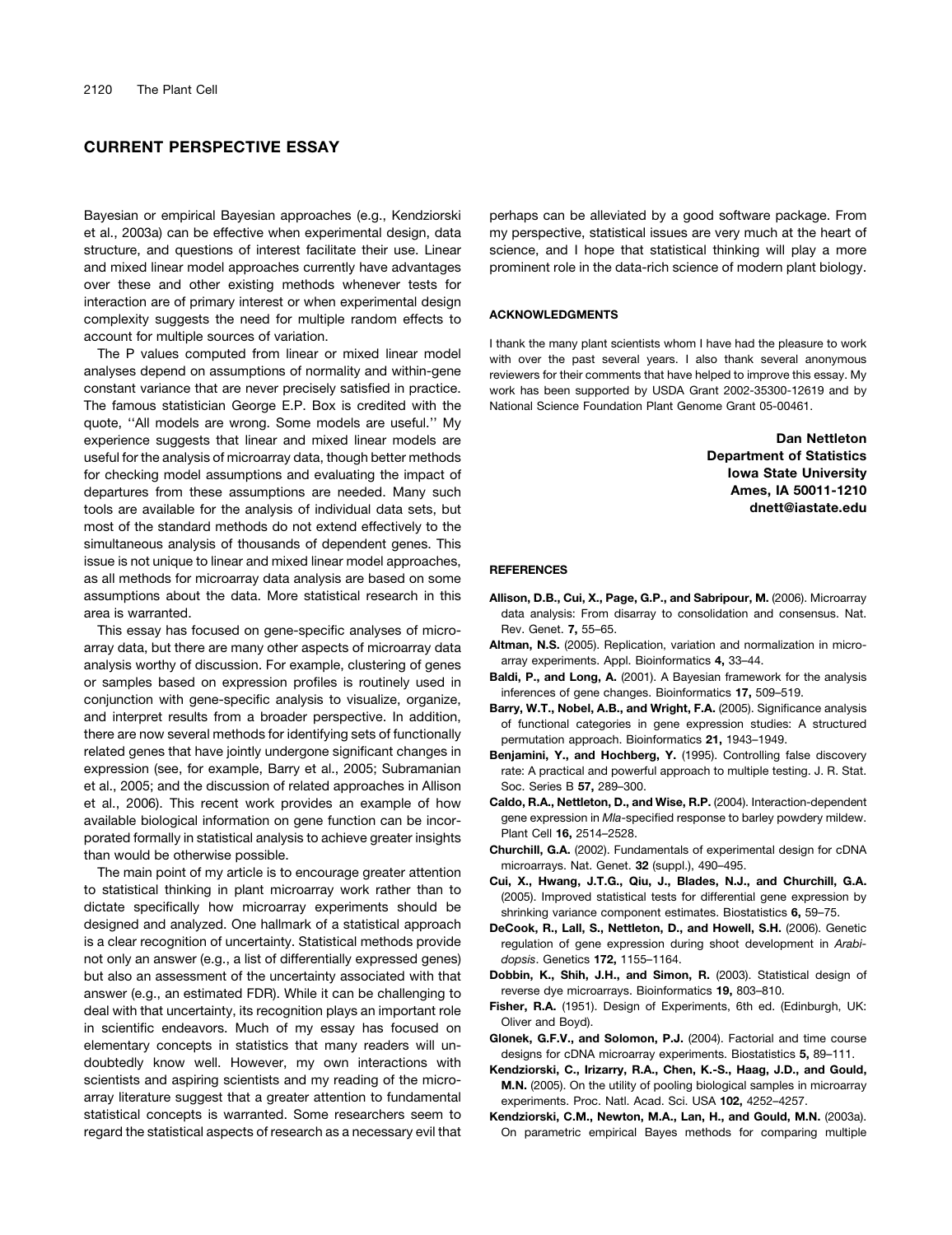groups using replicated gene expression profiles. Stat. Med. 22, 3899–3914.

- Kendziorski, C.M., Zhang, Y., Lan, H., and Attie, A.D. (2003b). The efficiency of mRNA pooling in microarray experiments. Biostatistics 4, 465–477.
- Kerr, M.K. (2003). Design considerations for efficient and effective microarray studies. Biometrics 59, 822–828.
- Kerr, M.K., and Churchill, G.A. (2001a). Experimental design for gene expression microarrays. Biostatistics 2, 183–201.
- Kerr, M.K., and Churchill, G.A. (2001b). Statistical design and the analysis of gene expression microarrays. Genet. Res. 77, 123–128.
- Kerr, M.K., Martin, M., and Churchill, G.A. (2000). Analysis of variance for gene expression microarray data. J. Comput. Biol. 7, 819–837.
- Lall, S., Nettleton, D., DeCook, R., Che, P., and Howell, S.H. (2004). QTLs associated with adventitious shoot formation in tissue culture and the program of shoot development in *Arabidopsis*. Genetics 167, 1883–1892.
- Langaas, M., Lindqvist, B., and Ferkingstad, E. (2005). Estimating the proportion of true null hypotheses, with application to DNA microarray data. J. R. Stat. Soc. Series B 67, 555–572.
- McCulloch, C.E., and Searle, S.R. (2001). Generalized, Linear, and Mixed Models. (New York: John Wiley & Sons).
- Smyth, G.K. (2004). Linear models and empirical bayes methods for assessing differential expression in microarray experiments. Stat. Appl. Genet. Mol. Biol. 3, Article3.
- Storey, J.D., and Tibshirani, R. (2003). Statistical significance for genomewide studies. Proc. Natl. Acad. Sci. USA 100, 9440–9445.
- Subramanian, A., Tamayo, P., Mootha, V.K., Mukherjee, S., Ebert, B.L., Gillette, M.A., Paulovich, A., Pomeroy, S.L., Golub, T.R., Lander, E.S., and Mesirov, J.P. (2005). Gene set enrichment analysis: A knowledge-based approach for interpreting genome-wide expression profiles. Proc. Natl. Acad. Sci. USA 102, 15545–15550.
- Tusher, V.G., Tibshirani, R., and Chu, G. (2001). Significance analysis of microarrays applied to the ionizing radiation response. Proc. Natl. Acad. Sci. USA 98, 5116–5121.
- Vanneste, S., et al. (2005). Cell cycle progression in the pericycle is not sufficient for SOLITARY ROOT/IAA14-mediated lateral root initiation in *Arabidopsis thaliana*. Plant Cell 17, 3035–3050.
- Vuylsteke, M., van Eeuwijk, F., Van Hummelen, P., Kuiper, M., and Zabeau, M. (2005). Genetic analysis of variation in gene expression in *Arabidopsis thaliana*. Genetics 171, 1267–1275.
- Wolfinger, R.D., Gibson, G., Wolfinger, E.D., Bennett, L., Hamadeh, H., Bushel, P., Afshari, C., and Paules, R.S. (2001). Assessing gene significance from cDNA microarray expression data via mixed models. J. Comput. Biol. 8, 625–637.
- Wright, G.W., and Simon, R.M. (2003). A random variance model for detection of differential gene expression in small microarray experiments. Bioinformatics 19, 2448–2455.
- Yang, Y.H., and Speed, T.P. (2002). Design issues for cDNA microarray experiments. Nat. Rev. Genet. 3, 579–588.